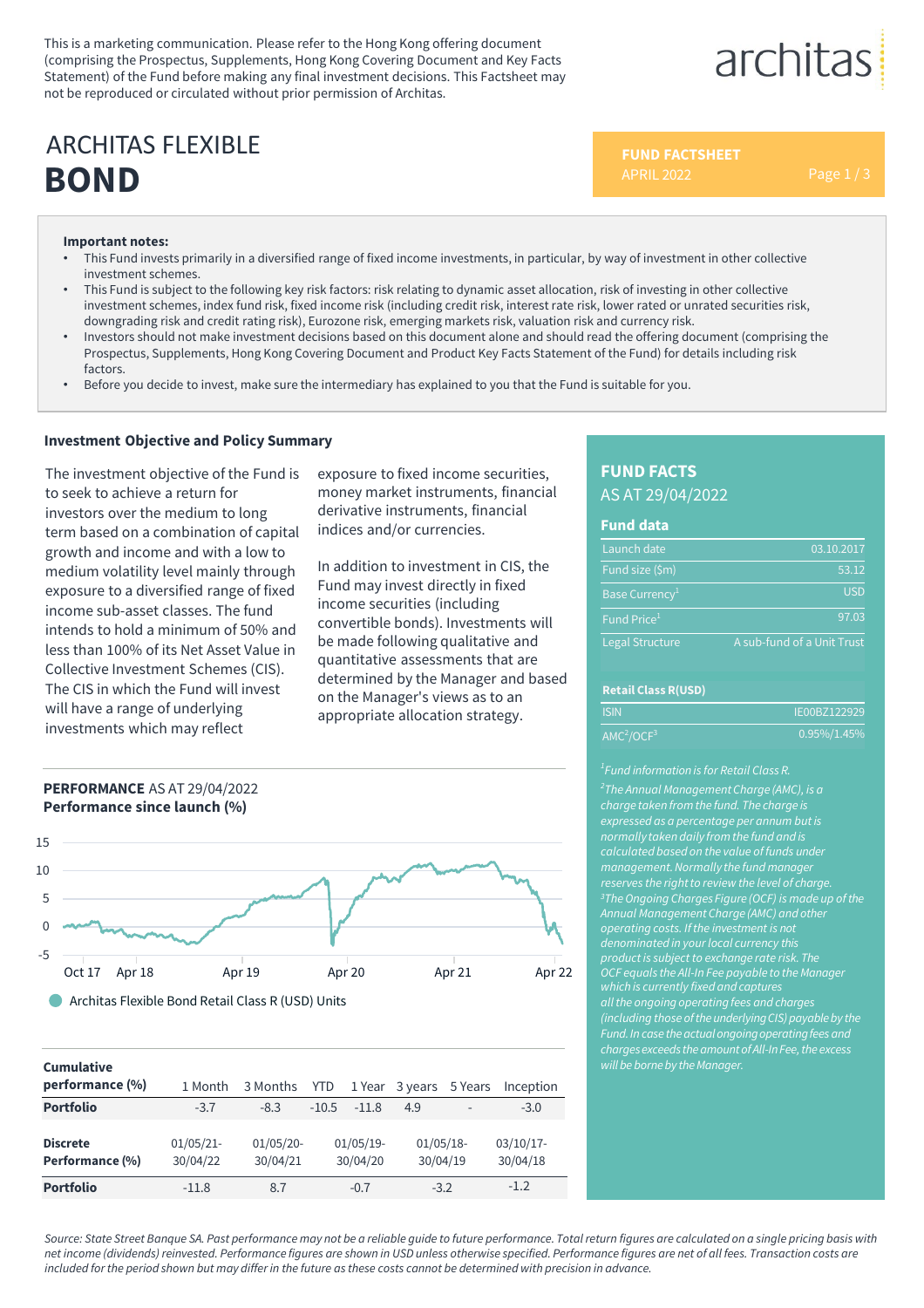Fund factsheet **Architas Flexible Bond** APRIL 2022

#### **FUND MANAGER(S)**



**Seamus Lyons** Senior Investment Manager

#### **COMMENTARY**

Central banks became more hawkish, with the US Fed indicating a 50 basis points rate hike in May. The Shanghai lockdown entered a second month, threatening the country's 5.5% growth target for 2022. Russia halted gas supplies to Poland and Bulgaria, labelling them as "unfriendly" countries.

Government bonds sold off sharply, with the yield on the 10 year US Treasury nearing late 2018 levels, while the German Bund yield came within striking distance of 1.0% for the first time since mid-2015. Corporate bond returns were also negative, although European corporate bonds held up better than sovereign debt.

The fund fell in April on foot of a poor performance in the bond market. The fund was hurt by some of its higher quality holdings with government and investment grade bonds prices falling as

a result of rising interest rates. Thus, holdings in Baring EM Sovereign Debt and PineBridge Asia Pacific Investment Grade Bonds detracted from the fund. Corporate debt did not fare much better as spreads widened, however, exposure to some energy names helped. High-Yield

holdings, on the other hand, performed modestly better relative to their benchmarks as investors favoured their higher return potential - AXA WF US Short Duration High Yield and Baring Global High Yield being an example of such.

#### **TOP HOLDINGS** AS AT 29/04/2022

| <b>Name</b>                                        | $\frac{0}{0}$ |
|----------------------------------------------------|---------------|
| iShares EM Government Bond Index Fund              | 17.45         |
| Barings Global High Yield Bond Fund                | 11.01         |
| AXA WF Global High Yield Bonds                     | 10.99         |
| Capital Group Global Corporate Bond Fund           | 9.07          |
| PineBridge Asia Pacific Investment Grade Bond Fund | 7.55          |
| First Sentier Asian Quality Bond Fund              | 6.99          |
| Neuberger Berman EM Debt Hard Currency Fund        | 6.78          |
| AXA IM FIIS US Short Duration High Yield           | 5.89          |
| AXAWF Asian High Yield Bonds                       | 5.14          |
| Barings EM Sovereign Debt Fund                     | 4.44          |
| Total                                              | 85.32         |
| <b>Total number of holdings</b>                    | 17            |

Page 2 / 3



## **KEY FUND FACTS** AS AT 29/04/2022

**MILLION** funds under

**\$ 53**

management

**holdings** spread across **4 geographical regions**

**17**